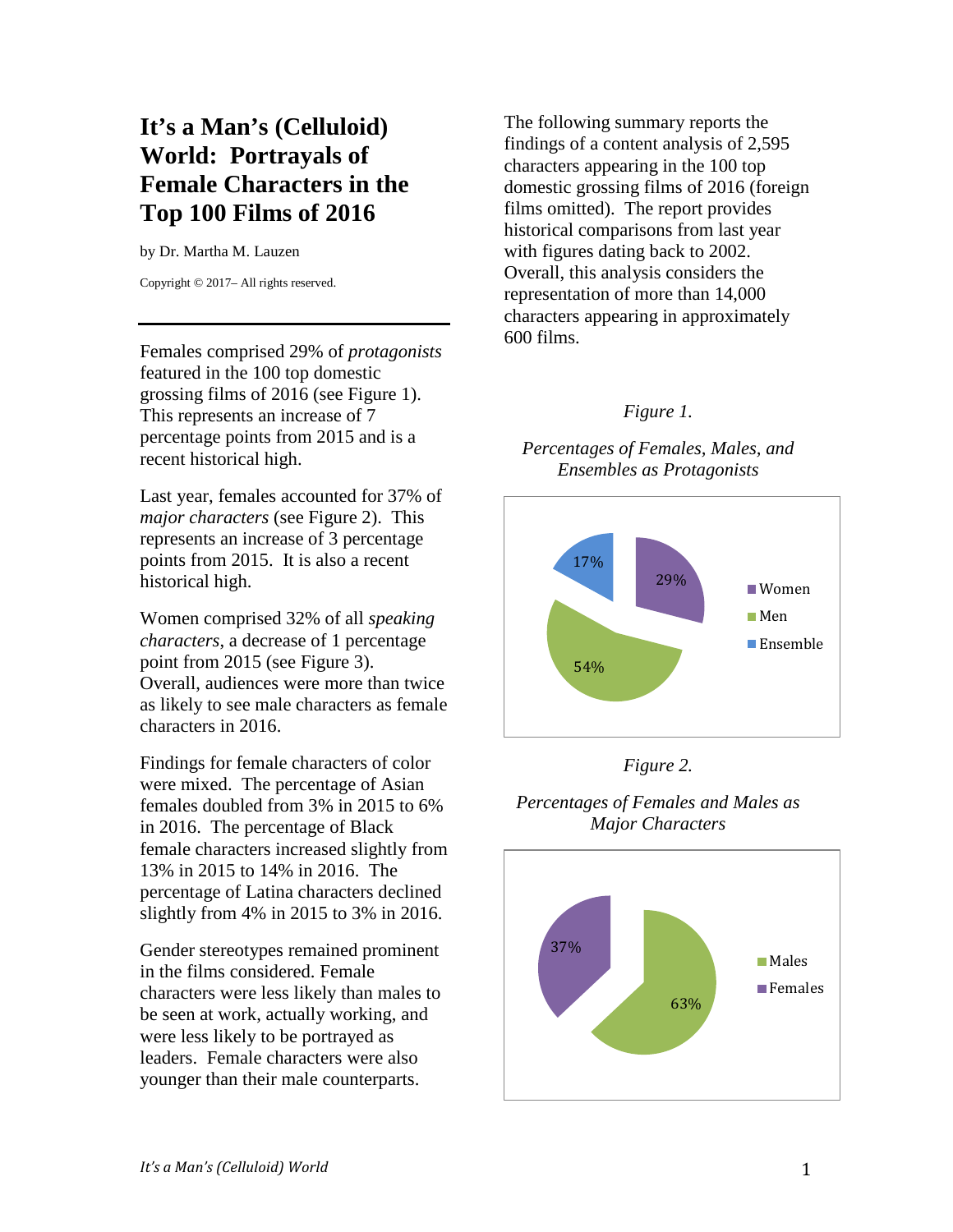### *Figure 3.*

*Percentages of Females and Males as Speaking Characters (Major and Minor)*



# *Findings/Percentages of Female and Male Characters*

•Females comprised 29% of all clearly identifiable sole protagonists featured in the 100 top grossing films of 2016. This represents an increase of 7 percentage points from 2015, and a recent historical high (see Figure 4). Males comprised 54% of protagonists, and 17% were ensembles. For the purposes of this study, protagonists are the characters from whose perspective the story is told.

•Sole female protagonists were almost evenly split between studio features (52%) and independent features (48%). Sole male protagonists were more likely to appear in studio features than in independent features (60% and 40% respectively). Ensemble protagonists were more likely to appear in studio features than in independent features (59% and 41% respectively).

•Female protagonists were most likely to appear in comedies (28%), followed by dramas (24%), horror films (17%), animated features (14%), science fiction films (14%), and action films (3%). In

contrast, male protagonists were most likely to appear in dramas (30%) and action features (30%), followed by comedies (17%), animated films (13%), and science fiction features (10%).

•Females accounted for 37% of major characters. This represents an increase of 3 percentage points from 2015, and a recent historical high. Males accounted for 63% of major characters. For the purposes of this study, major characters appear in more than one scene and are instrumental to the action of the story.

### *Figure 4.*

*Historical Comparison of Percentages of Females as Protagonists, Major Characters, and All Speaking Characters*

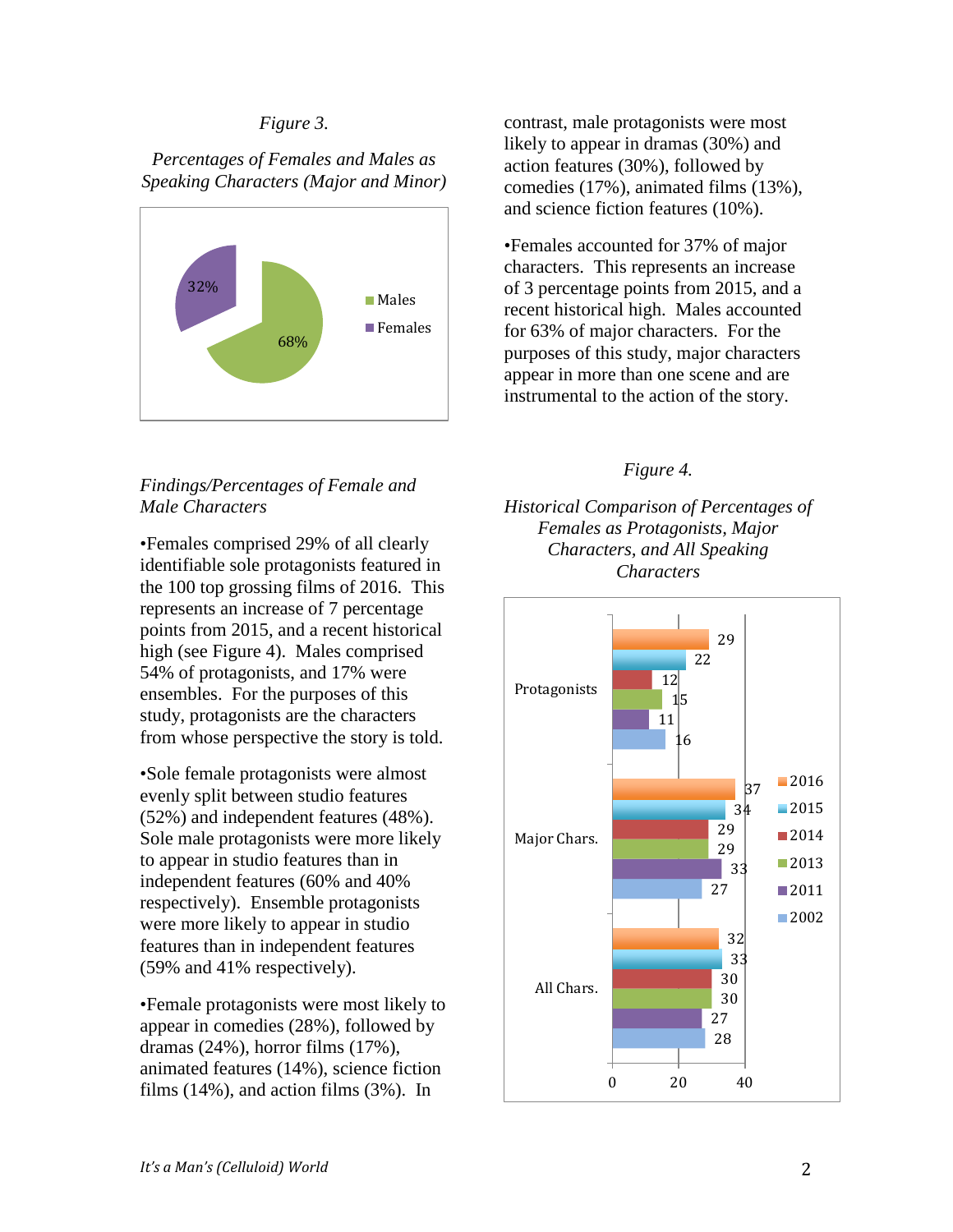•Females comprised 32% of all speaking characters (major and minor) in 2016. This represents a decrease of 1 percentage point from 33% in 2015. Males accounted for 68% of speaking characters. Overall, audiences were more than twice as likely to see male characters as female characters.

#### *Findings/Demographic Characteristics*

•Female characters remained younger than their male counterparts. The majority of female characters were in their 20s (23%) and 30s (32%). The majority of male characters were in their 30s (31%) and 40s (30%).

•Males 40 and over accounted for 52% of all male characters. Females 40 and over comprised 32% of all female characters.

•Whereas the percentage of female characters declined substantially from their 30s to their 40s (32% to 20%), the percentage of male characters declined very slightly, from 31% in their 30s to 30% in their 40s.

•In 2016, 76% of all female characters were White, 14% were Black, 6% were Asian, 3% were Latina, and 1% were other (see Figure 5). 77% of all male characters were White, 14% were Black, 4% were Asian, 3% were Latino, and 3% were other.

•76% of all female characters were White in 2016. This represents no change from 2015.

•14% of all female characters were Black in 2016. This represents an increase of 1 percentage point from 2015.

#### *Figure 5.*

#### *Comparison of Race/Ethnicity for Female and Male Characters*



•6% of all female characters were Asian American in 2016. This represents an increase of 3 percentage points from 3% in 2015.

•3% of all female characters were Latina in 2016. This represents a decline of 1 percentage point from 4% in 2015.

•Male characters were more likely than female characters to have an unknown marital status. 68% of male characters but 54% of female characters had an unknown marital status. In other words, moviegoers were more likely to know the marital status of female characters than male characters.

•A higher proportion of male than female characters had an identifiable occupation. 86% of male characters but